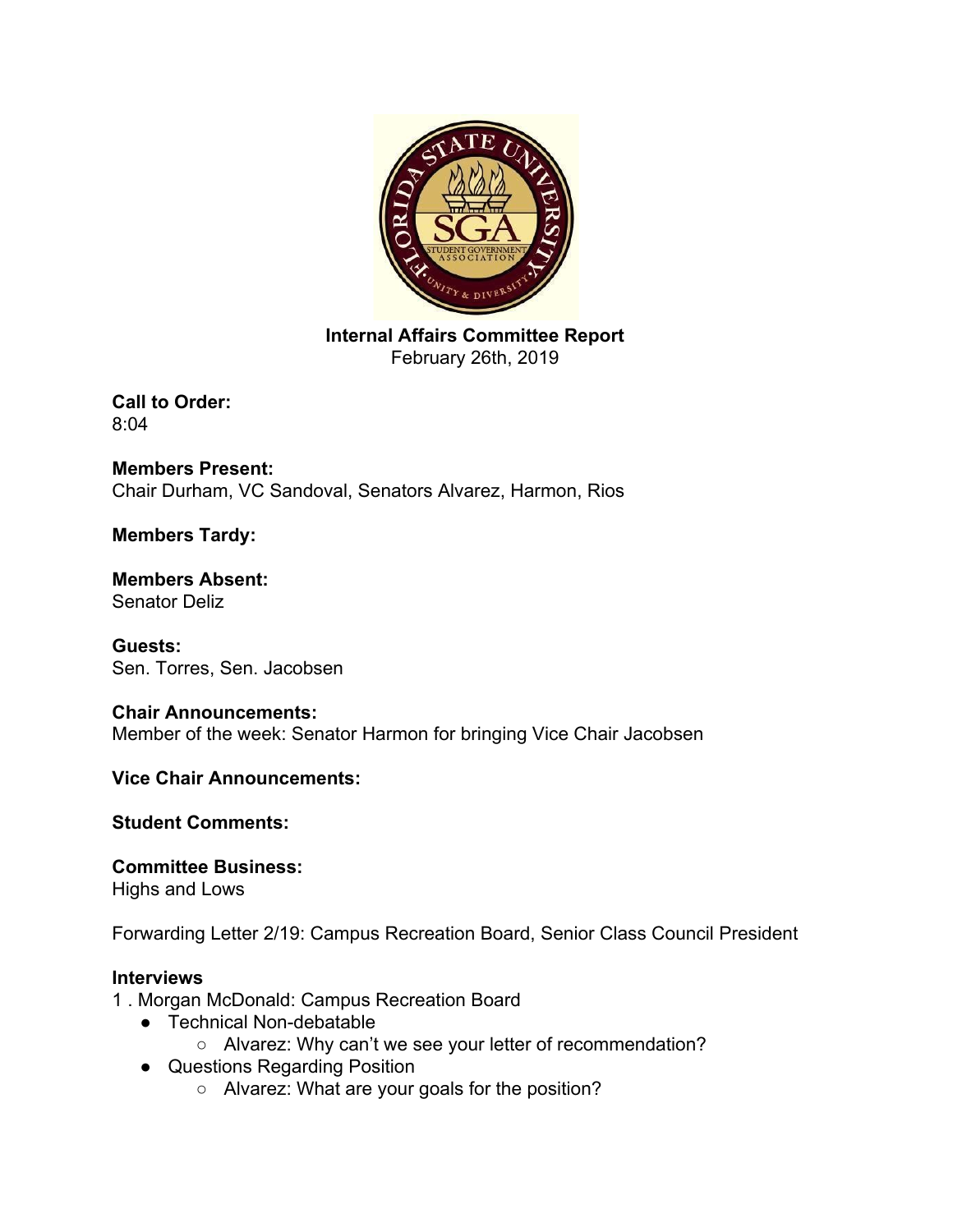- Sandoval: What does Ensuring Success on Campus and Beyond mean to you?
- Rios: What you tell someone about campus rec who doesn't know what it's about?
- Alvarez: How do you plan on working with other campus rec board members to ensure the money is being used effectively and responsibly?
- Alvarez: How can you best represent the interests of sports clubs under campus rec jurisdiction, and without bias or favoritism?
- Questions Regarding Character
	- Alvarez: Can you tell us about a time you were in a position where you wanted to get something done and you had opposition and how you got over that?
	- Murcia: Can you elaborate on your choice of dedication as the pillar of administration you identify most with?
	- Sandoval: Can you tell us about an experience or position where you had to see something to completion and the aspects of your character that helped you?
- Deliberations
	- Make sure to look the candidate in the eye when they answer your questions!
	- Her attitude and knowledge of her position is a little lacking
	- She is passionate about the position and has background knowledge
	- Good leadership and experience
	- No specific goals
	- She would only be in this position until fall
	- She is very willing to learn about her position
- Vote
	- Yes: Rios, Sandoval
	- No: Alvarez, Harmon,
	- Abstentions: Murcia
- Chair Durham breaks the tie, candidate does pass
- 2. Sheridan Hager: Senior Class Council President
	- Technical Non-debatable
		-

 $\bigcap$ 

- Questions regarding position
	- Alvarez: What substantial changes would you see in the senior class council between now and new council president inauguration?
	- Durham: What will your biggest challenge be in transitioning from secretary to president?
	- Sandoval: What have you done so far as secretary and how will that help you as president?
	- Alvarez: What are some shortcomings of the previous council and how will you address them?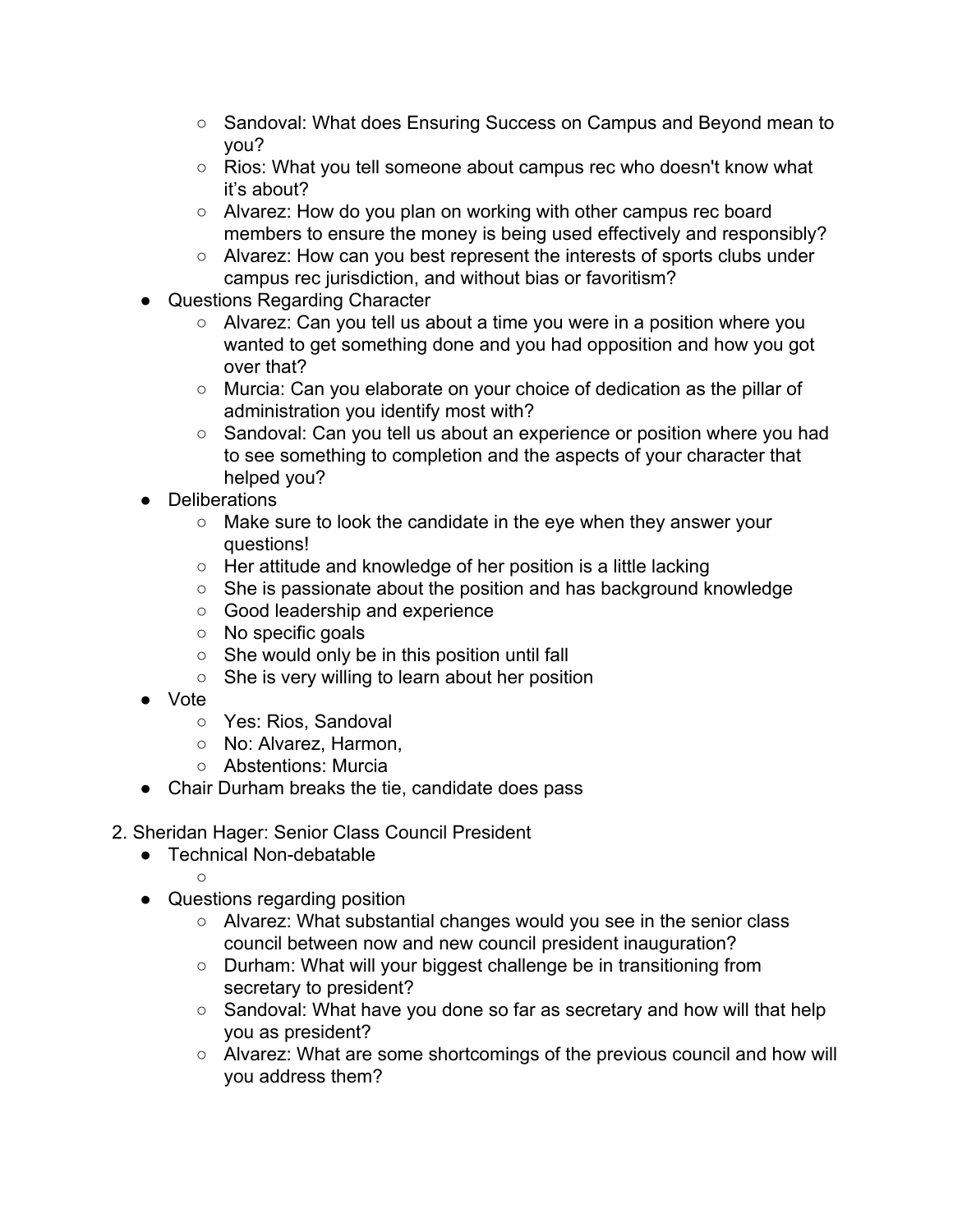- Alvarez: How can senate help the class councils, in particular the senior class council?
- Questions regarding character
	- Rios: Can you elaborate on what unity means to you and how you see unity on this campus?
- Deliberations
	- She knows what she's talking about
	- She is genuinely capable of holding the position of presidency
	- She has a lot of charisma and passion
- Vote
	- Yes: Alvarez, Harmon, Murcia, Rios, Sandoval
	- No: None
	- Abstention: None
- Alvarez moves for 5 minute recess
- Sandoval seconds

#### **Recess at 8:58 Returned at 9:03**

Bureau Review Process Memo Discussion

- Discussion on next steps for senate
	- We need to figure out a way to get more feedback from bureaus
	- But senators cannot sit on cabinet or all bureau meetings
	- Bureaus must have liaisons
	- More accessibility online, like a more seamless website
	- Make a suggestion to future IA
- Sandoval moves to go back to the top of the memo and go over reasons for OEI
- Murcia seconds
- Discussion on OEI reasons and next steps
	- Changed language of reasons for our decision, less investigative
	- Refined next steps
- Sandoval moves to go back to reasons and next steps of OGA
- Discussion on OGA
	- Go back and flesh out next steps
	- Fix mission paragraph, add subsection for NEP
- Senator Murcia moves to go back to reasons and next steps for CPE
- Rios seconds
- Discussion of CPE
	- Added an acknowledgement of growth in reasons, citing their newsletter and other improvements
- Rios moves to move onto reasons and next steps for SCURC
- Harmon seconds
- Discussion of SCURC
	- SCURC is amazing
	- Same line of relationships and communication